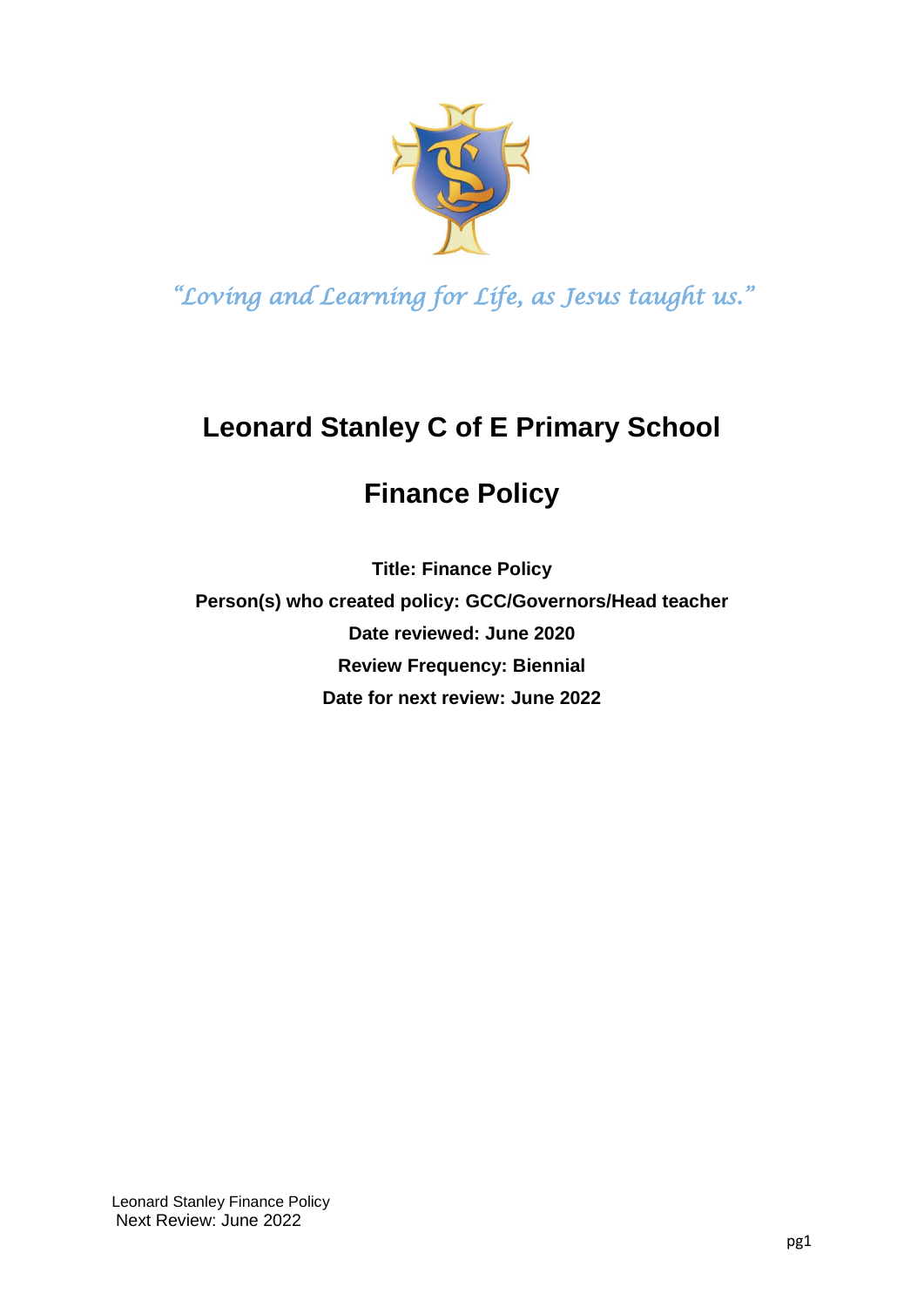

|                   | <b>Contents</b>                                                                                                                                                                                                                                                                  | <b>Page</b>                                                        |
|-------------------|----------------------------------------------------------------------------------------------------------------------------------------------------------------------------------------------------------------------------------------------------------------------------------|--------------------------------------------------------------------|
| <b>Section 1:</b> | <b>Budgets</b><br>1.1<br><b>Budget construction</b><br>1.2<br><b>Budgetary control and monitoring</b>                                                                                                                                                                            | $\frac{3}{4-5}$                                                    |
| <b>Section 2:</b> | <b>Payroll</b><br>2.1<br>Starters/variations/leavers<br>2.2<br>Time sheets<br>2.3<br>Checking of payroll data<br>2.4<br>Pay-related expenses<br>2.5<br>Supply teachers                                                                                                           | $rac{6}{6}$ $rac{6}{6}$ $rac{6}{7}$                                |
| <b>Section 3:</b> | <b>School Fund</b><br>3.1<br>Accounts<br>3.2<br><b>Signatories</b><br>3.3<br>Final accounts and audit                                                                                                                                                                            | $\frac{8}{8}$                                                      |
| <b>Section 4:</b> | <b>Assets</b><br>4.1<br>Inventory<br>4.2<br>Off site register                                                                                                                                                                                                                    | 9<br>$9 - 10$                                                      |
| <b>Section 5:</b> | <b>Income</b><br>5.1<br>Credit income<br>5.2<br><b>Cash income Banking</b><br>5.3 Banking<br>5.3<br>Charging policy<br>5.4<br>Donations<br>Official capitation and School Fund income<br>5.5<br>5.6<br>Cash received from pupils<br>5.7<br>Security of receipt books and tickets | $\frac{11-12}{12}$ $\frac{12}{12}$ $\frac{12}{12}$ $\frac{12}{13}$ |
| <b>Section 6:</b> | <b>Purchasing</b><br>6.1<br>Ordering<br>6.2<br>Quotations/tenders<br>6.3<br>Governor involvement<br>Receipt of goods<br>6.4<br>6.5<br>Invoice check and authorisation<br>6.6<br>Petty cash                                                                                       | $15 - 16$<br><u> 16</u><br>16                                      |
| Section 7:        | <b>Register of Interests</b><br>Persons to be included<br>7.1<br>7.2<br>Interests to be recorded<br>Leonard Stanley Finance Policy                                                                                                                                               | $\overline{8}$<br>17-17-19                                         |

Next Review: June 2022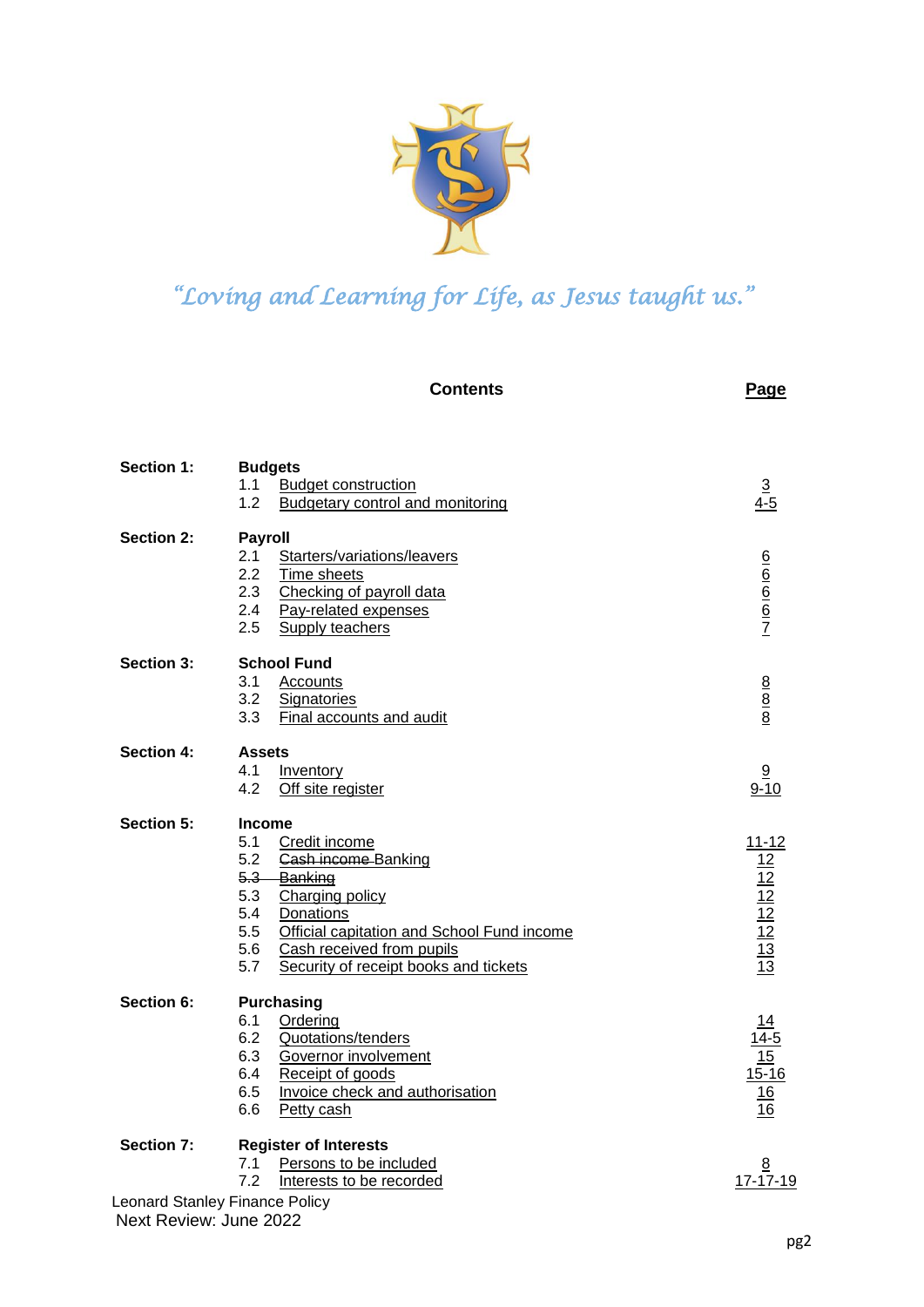

#### **Section 1: Budgets**

#### <span id="page-2-0"></span>**1.1. Budget construction**

The Head Teacher is responsible for the detailed preparation of an annual school budget which addresses the strategic aims and targets established by the Governing Body. In constructing the budget, the Head must take account of priorities identified in the School Development Plan, incorporating specific costs as detailed in the plan. In producing the budget, the Head should consult with other members of staff as appropriate to ascertain detailed requirements and cost pressures for the coming the year.

The Finance, Premises and Personnel Committee should meet in the Autumn term to consider a broad budget strategy in preparation of the new budget to be prepared in the Spring Term. In order to determine appropriate expenditure levels, the committee should consider the overall level of income expected from local authority budget, grants and school generated income, together with any anticipated balance to be carried forward into the following financial year.

Detailed formulation of the budget should take place in Spring term, and the Finance, Premises and Personnel Committee should approve the detailed budget plan following receipt of the final local authority budget allocation issued in mid to late March. The Full Governing Body must subsequently approve the full budget, and minute this approval. The approved Governors Budget Plan spreadsheet template must then be submitted to the Schools Finance Team, along with a signed statement by the Chair of Governors, by the required mid-May deadline.

Total budgeted expenditure should not exceed the total anticipated in-year income plus or minus any balance brought forward from the previous year. If it appears that a deficit position cannot be avoided, the Head and Chair of Governors must inform the Schools Finance Team immediately as the local authority must approve a Deficit Repayment Agreement (DRA) involving an appropriate recovery plan.

In constructing the detailed budget, factors for consideration include:-

- current and previous year's expenditure levels on individual budget headings
- staff pay awards and increments, and known changes
- anticipated price inflation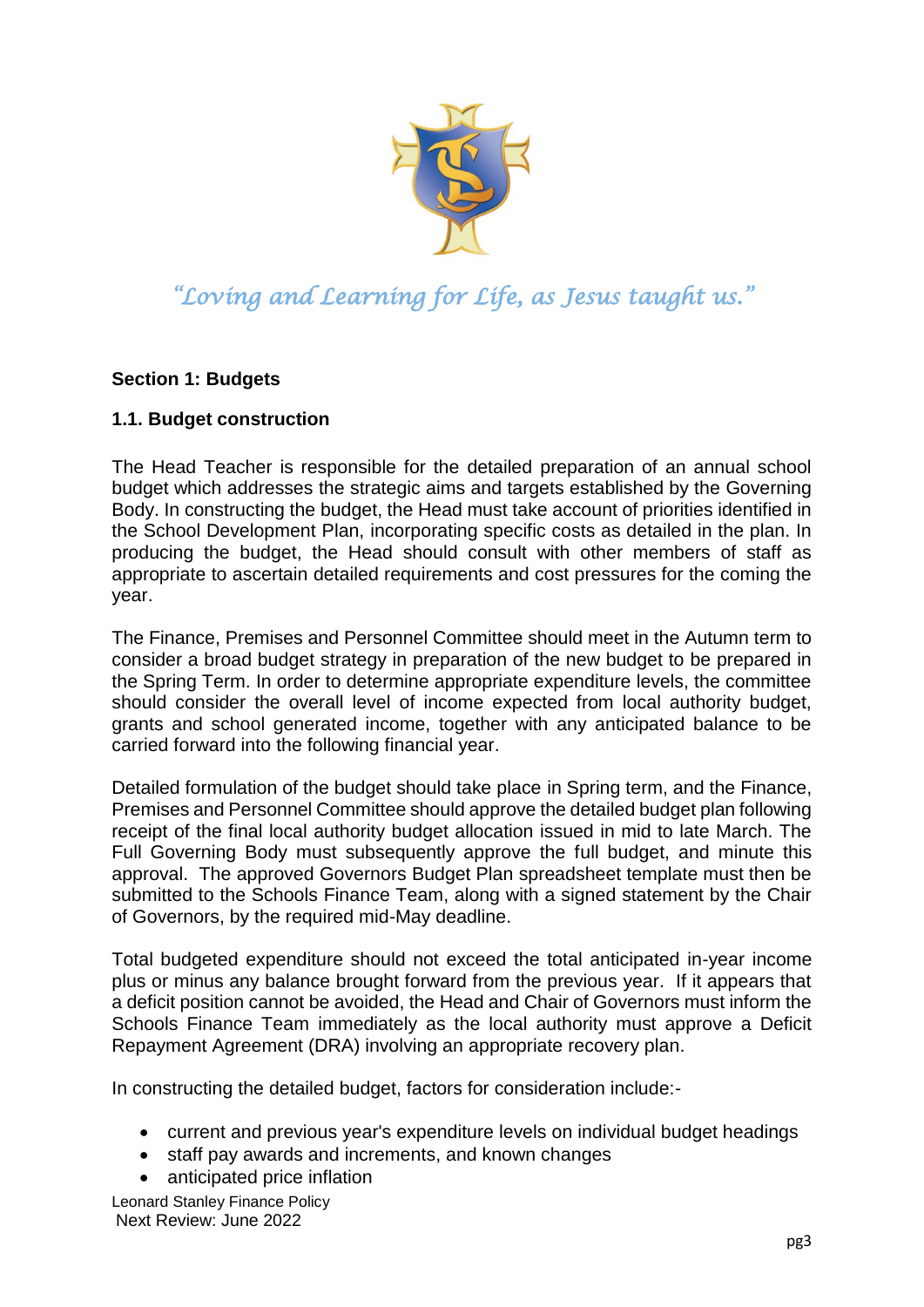

- changes in the supply of services and contracts (traded services, utilities etc.).
- changing School Development Plan priorities
- any anticipated changes in pupil numbers
- the resulting impact on staffing structures

#### <span id="page-3-0"></span>**1.2. Budgetary control and monitoring**

The Head is responsible for regular, detailed control of the school budget and this role will require appropriate reports from the school's accounting system which are discussed and reviewed at Finance, Premises and Personnel and Full Governing Body meetings throughout the year. The Head may assign budgetary control of individual budget headings to other members of staff, however the Head remains ultimately accountable to the Governing Body for these budget headings. Financial reports to the Head and other budget holders, where applicable, should include the following information for each agreed budget heading:-

- total budget for year
- total expenditure and commitments to date
- projected variance

Payroll expenditure data, as notified by local authority payroll prints, must be entered promptly on to the school's accounting system each month by the School Office Manager who will liaise with the Area Finance Officer once a month to reconcile prints – *since Covid19 all GCC finance staff now remote in to work on FMS as they no longer visit schools.*

Other, non-pay expenditure, as notified by monthly on-line reports for central schools, must be reconciled promptly to the school's accounting system by the School Office Manager who will liaise with the Area Finance Office once a month to reconcile prints.

It may be appropriate to action adjustments to the original budget (virements) during the year, for example as a result of additional income, new costs or changing national priorities etc. The School Office Manager should therefore be empowered to respond to changes to address variances by effecting virements between individual budget headings.

Where new or unplanned expenditure is necessary, the following individual virement authorisation limits are recommended:-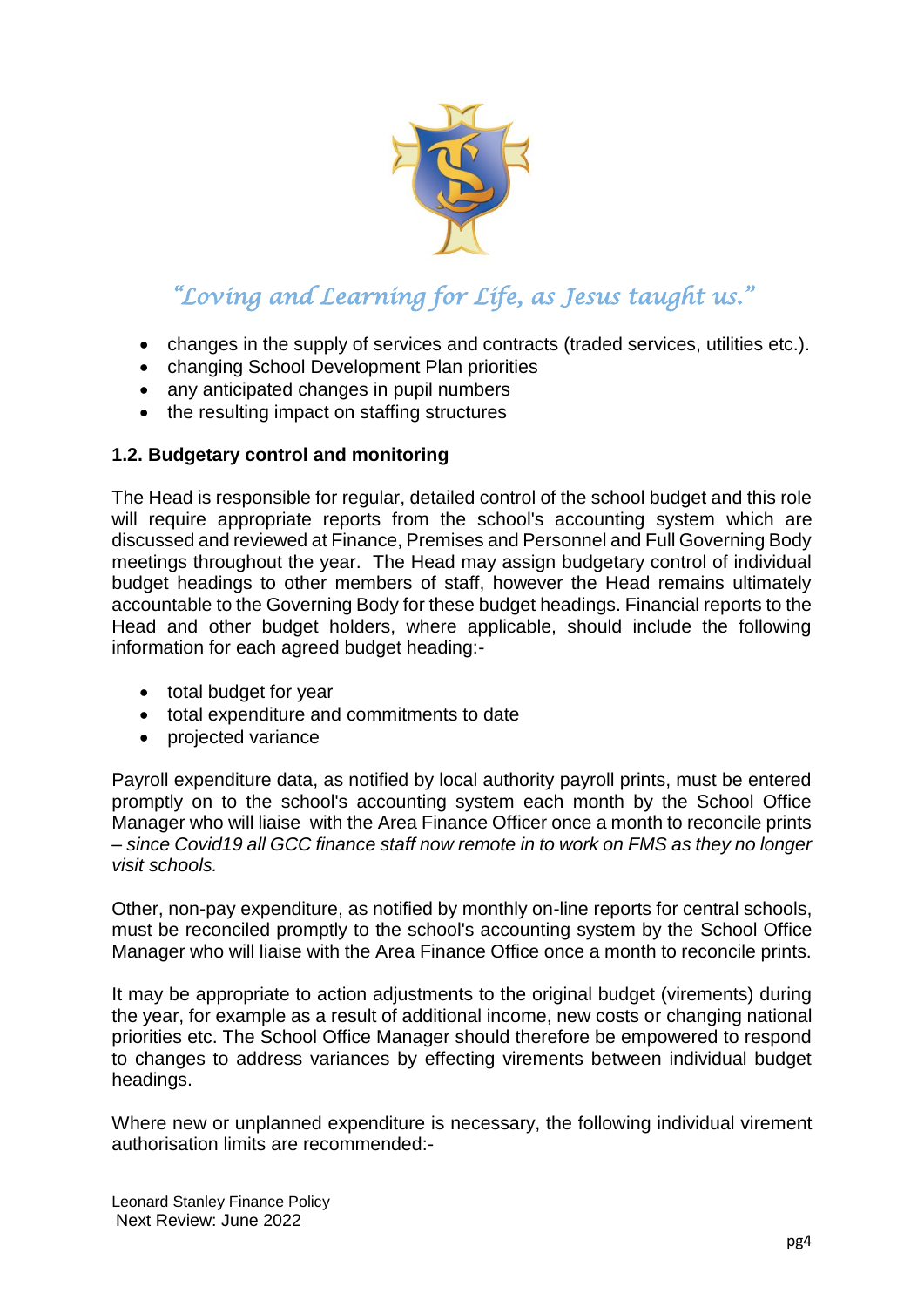

- up to £1,000 Head (and subsequently reported to Full Governing Body)
- $\cdot$  £1,000 £2,999  $\cdot$  Chair of Governors
	-
- £3,000 £4,999 Finance, Premises and Personnel Committee ""
- £5,000 and over Full Governing Body ""

Virements, once approved, must be promptly recorded in the school's accounting system to keep the approved budget up to date.

The School Office Manager should present detailed budget monitoring statements to the Finance, Premises and Personnel Committee for each Finance, Premises and Personnel meeting.. The Finance, Premises and Personnel Committee should then consider and challenge these statements as necessary, with the School Office Manager providing explanations for any significant variances identified in their Finance, Premises and Personnel Report to Governors six times a year. The Chair of the Finance, Premises and Personnel Committee should then report termly to the Full Governing Body, identifying any significant budgetary issues and any remedial action taken or needed, and any policy decisions needed.

When the accounts for each financial year are closed, a final statement from the school's accounting system must be presented to the next meeting of the Finance, Premises and Personnel Committee.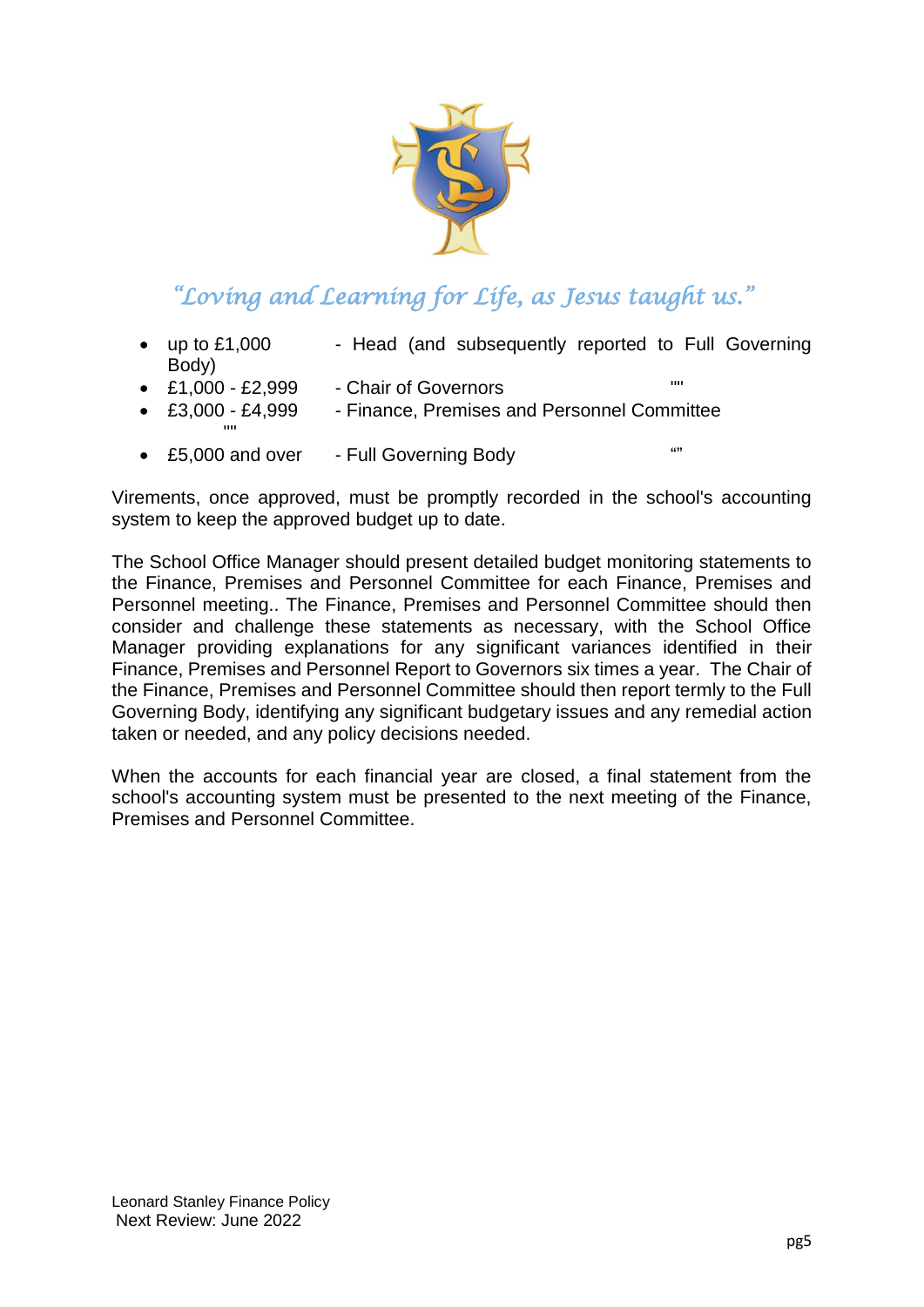

#### **Section 2: Payroll**

#### <span id="page-5-0"></span>**2.1. Starters/variations/leavers**

The relevant forms for the following on SAP:

- setting up new employees on the payroll (starters)
- effecting variations to pay
- taking existing employees off the payroll (leavers)

Online forms via SAP system should be completed by the School Office Manager (Inputter) and authorised by the Deputy Head (Authoriser), Completed forms should be sent using the electronic SAP system.

#### <span id="page-5-1"></span>**2.2. Claim Forms**

For relevant staff, submitted claim forms must be checked initially by the School Office Manager, and then authorised by the Head, or in their absence, the Deputy Head. Authorised time sheets must be submitted directly to the relevant pay and conditions team contact, and never handed back to the employee.

#### <span id="page-5-2"></span>**2.3. Checking of payroll data**

Payroll data received monthly from Shire Hall must be scrutinised by:

- the Head, to ensure all employees are recognised, and pay appears reasonable (no detailed check)
- the AFO/School Office Manager work together to check accuracy of salary and expense payments.

#### <span id="page-5-3"></span>**2.4. Pay-related expenses**

All pay-related expenses must be processed through the payroll system via SAP. Payrelated expenses must never be paid via petty cash, or by the creditor payment system. If any doubt exists about whether an item should be processed via the payroll system, the BSC Financial Administration section should be contacted for advice.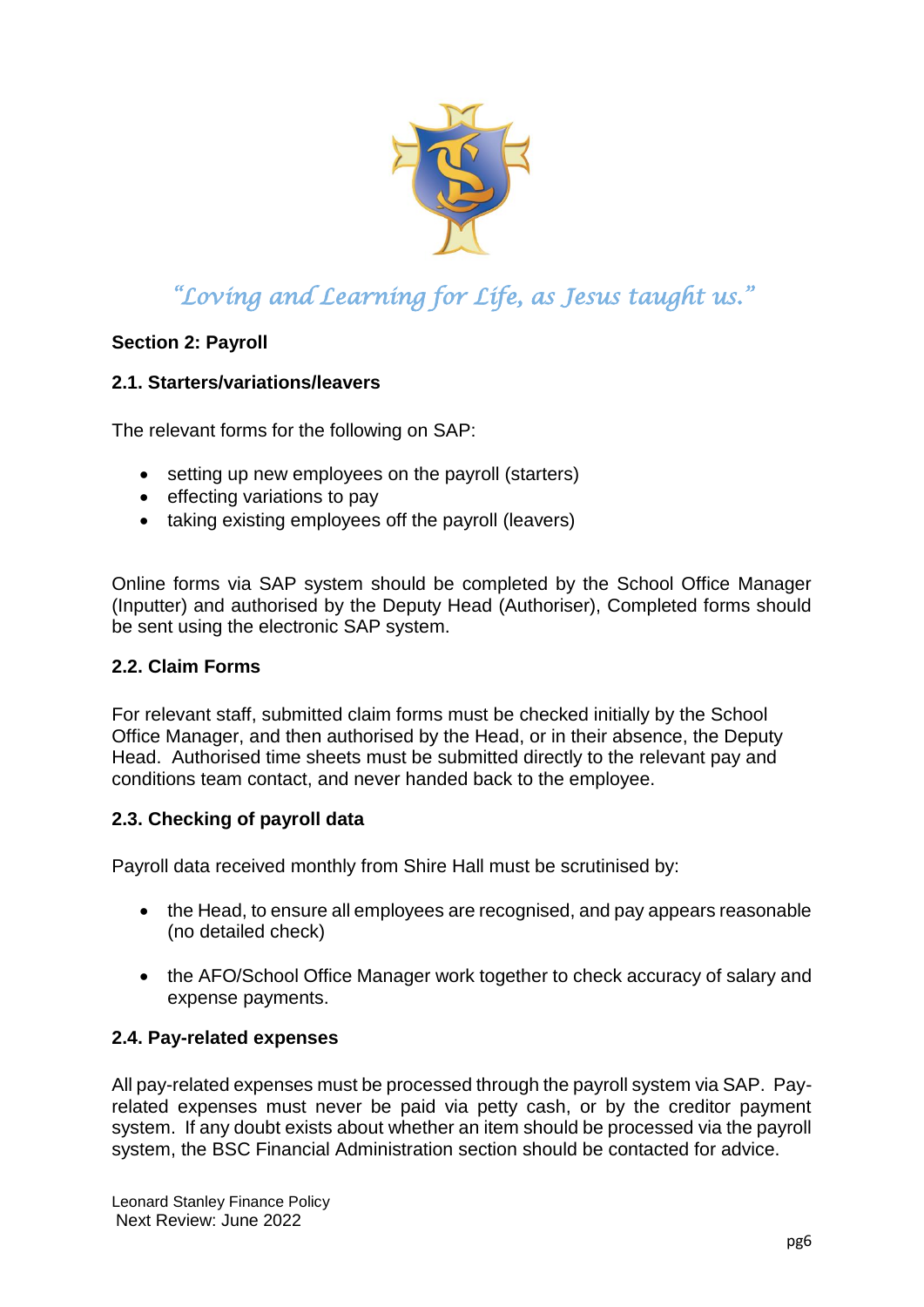

#### <span id="page-6-0"></span>**2.5. Supply teachers**

The Governing Body will decide, on the basis of advice from the Head, whether supply insurance cover shall be taken out, and the extent of the cover. All claims submitted by supply teachers must be authorised (signed) by the Head, or in their absence, the Deputy Head. Reimbursement claims must be submitted on a monthly basis by the School Office Manager. The School Office Manager must check on a monthly basis that correct amounts have been charged using the monthly expenditure printout.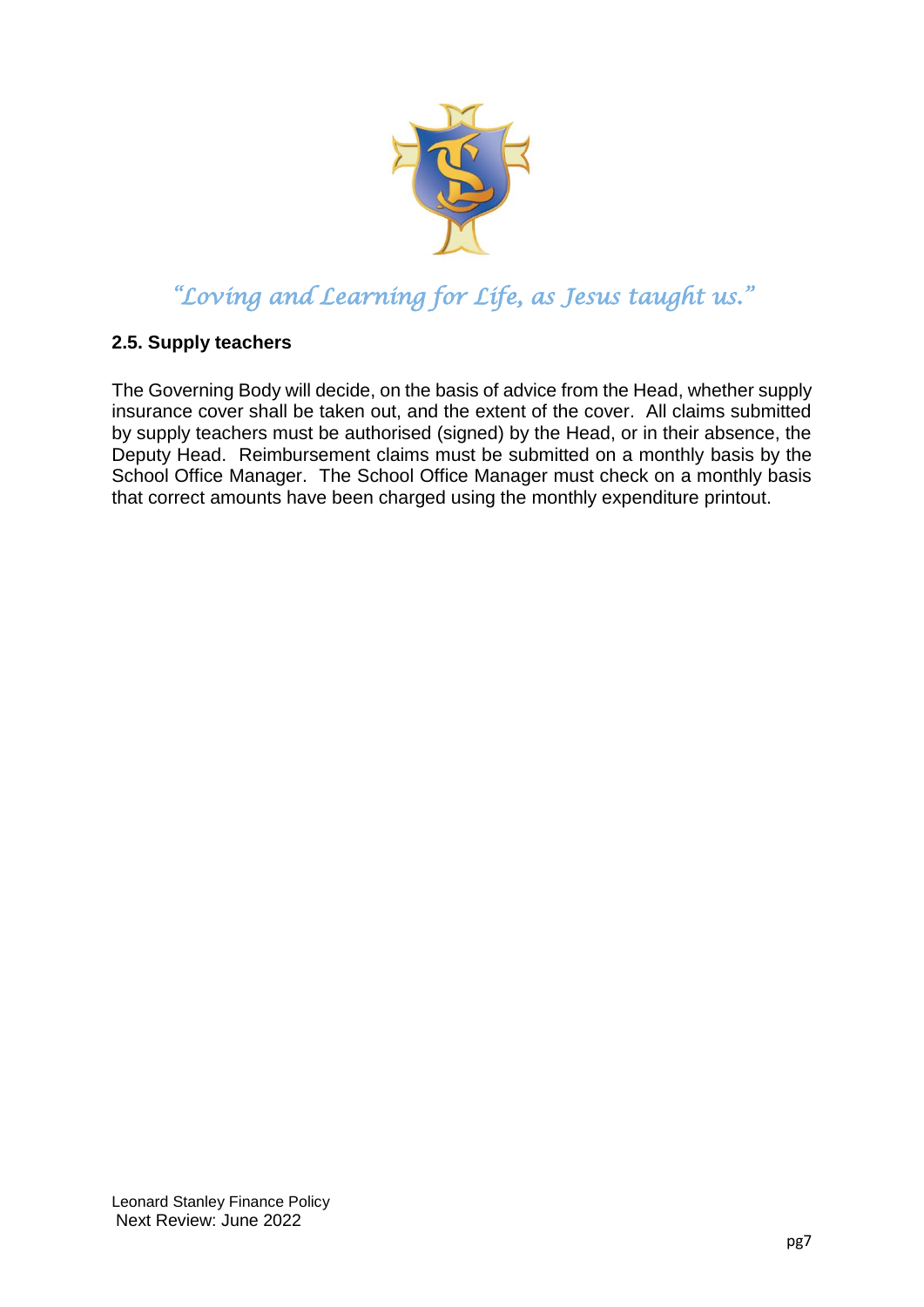

#### **Section 3: School Fund**

#### <span id="page-7-0"></span>**3.1 Accounts**

The accounts of the school Fund are to be maintained on a day to day basis by the School Office Manager. All income and expenditure will be entered promptly in the accounts. A bank reconciliation will be performed monthly when bank statements are received, or daily if internet banking is available, between the balance as per the accounting record and the balance as per bank statements.

#### <span id="page-7-1"></span>**3.2 Signatories**

The following are allowed to sign cheques on the three school bank accounts:-

- Head
- Deputy Head
- School Office Manager

There must be two signatures on each cheque.

#### <span id="page-7-2"></span>**3.3 Final accounts and audit**

Final accounts are prepared at the end of the School Fund financial year by the School Office Manager. The accounts will be audited by an auditor appointed by the full Governing Body. The auditor will not be a member of the Governing Body. In appointing an auditor and operating the Fund, the Governors will follow the instructions laid down in the County Council's Manual on Unofficial Funds.

The audited accounts should be presented to the full Governing Body for approval. Governors' approval must be recorded in the minutes of the meeting. Once approved, the Clerk to the Governing Body will return the requested FN12 form (see link) to the School Office Manager who will in turn send to the Schools Finance Team.

School Fund monies must be kept, and recorded, separately from the school's capitation monies and securely held. (Parentpay will be live by September 2020 – this may need to be removed as it will become irrelevant as the school will effectively become 'cashless'.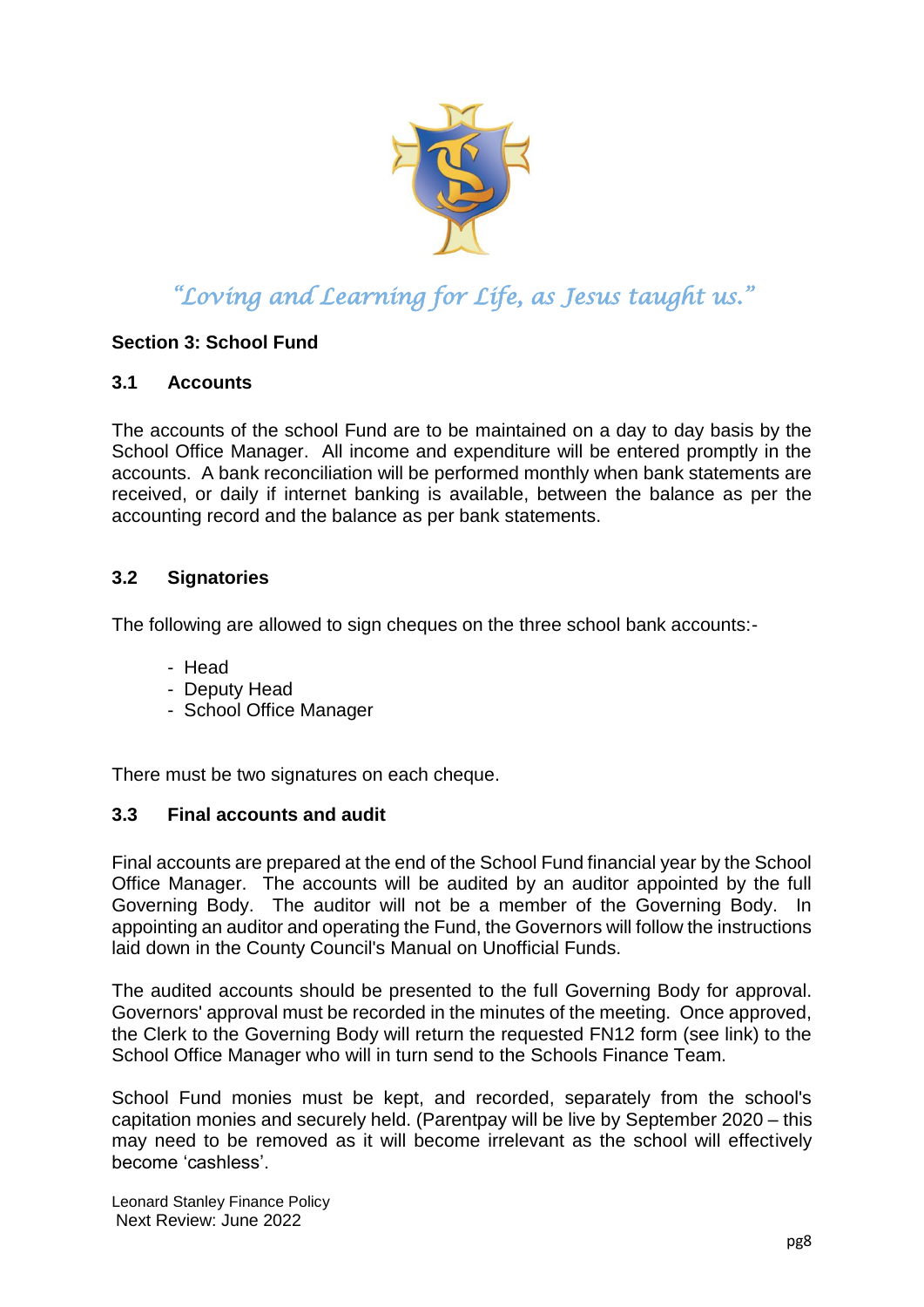

#### **Section 4: Assets**

#### <span id="page-8-0"></span>**4.1 Inventory**

The portable, desirable, attractive assets of the school, as well as any assets of intrinsic value (e.g. antiques) will be recorded in the school's inventory. Full details (make, model, serial number, approximate value) shall be recorded.

Items up to a value of £50 may be sold or written out of the inventory on the authority of the Head. Over this limit, the Governing Body must authorise and details recorded in the minutes. Reasons must be recorded in the inventory, together with the Head's signature (up to £50) or the Governors' minute reference (£50 and over). An official receipt for sales income must be issued to the purchaser. As we don't have one – this has not happened in the 18 years I have been at the school. I thought it was agreed there was no need for an Inventory as historically there has never been one?

Inventories shall cover all areas of the school, and be arranged on a room-by-room basis. A separate inventory will be maintained to include items which are not allocated to a specific room.

The inventory shall be checked against the actual assets by the Head on an annual basis. Any discrepancies shall be investigated immediately, and if necessary the Governors, Police and the authority's auditors shall be informed. The check shall be evidenced by the checker signing and dating the inventory. All inventory items should be security marked:

- using the SMARTWATER Kit in the School Office
- visibly with warning stickers.

Computer Asset Register – maintained by the IT Co-ordinator.

#### <span id="page-8-1"></span>**4.2 Off-site register**

Any inventory items taken off-site by members of staff for official purposes must be recorded in a register. This does not happen. The date borrowed, and the signature of the borrower, must be recorded. On the return of the item the date of return will be recorded.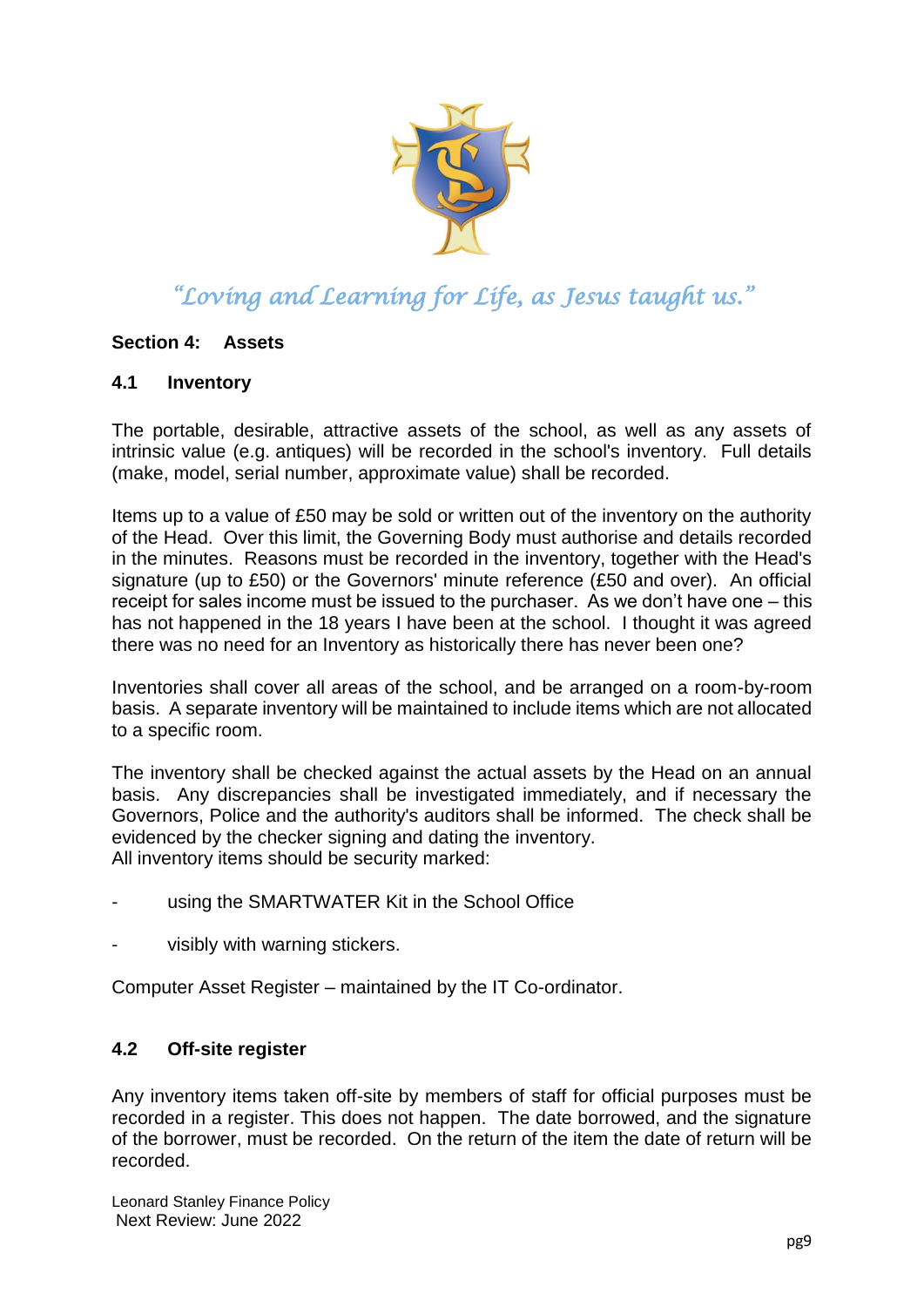

\*\* As directed by GCC – as the School Office Manager is responsible for ordering/paying for the goods that would be placed on the Asset Register – they must NOT then be responsible for carrying out the Asset Register Audit.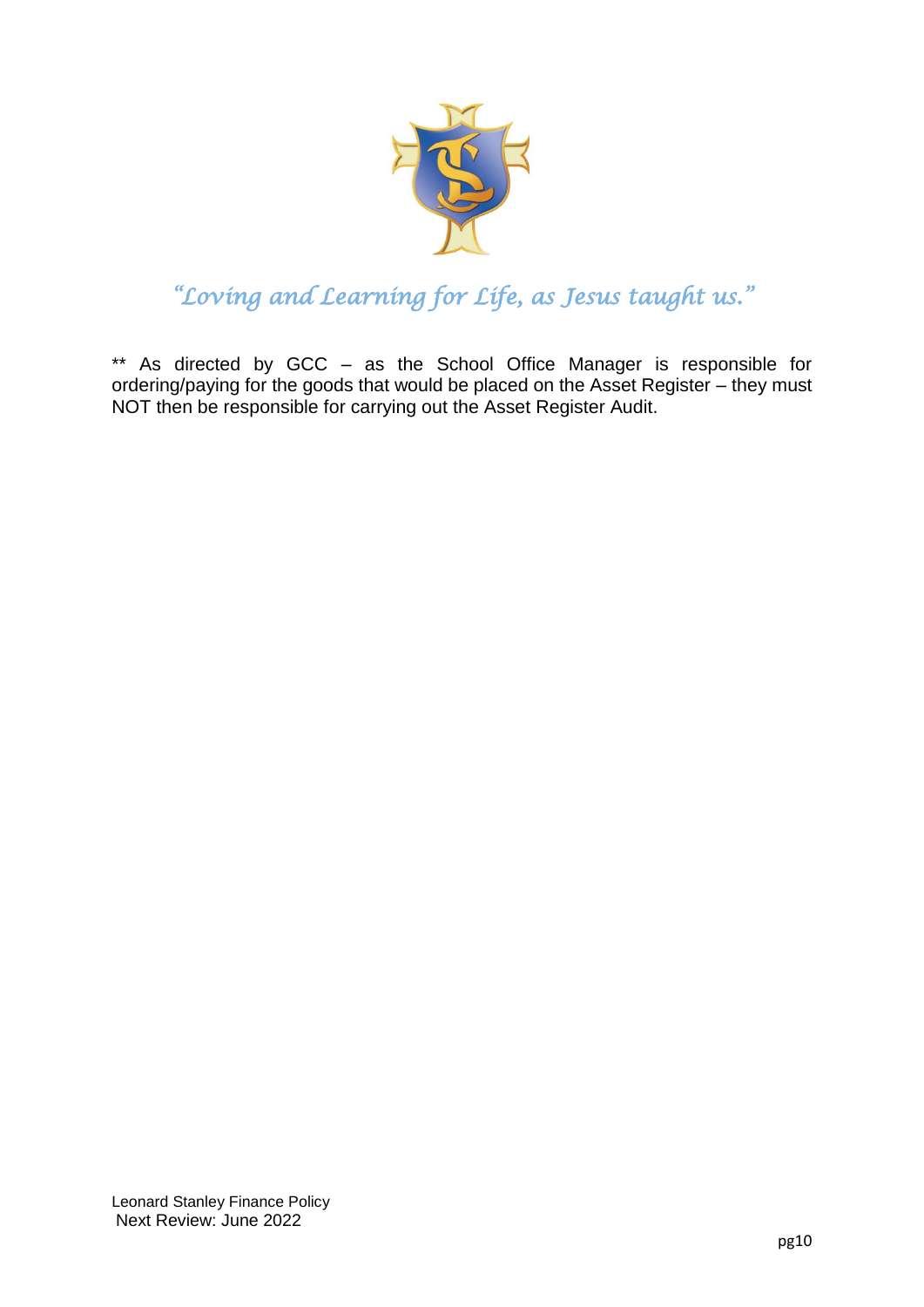

#### **Section 5: Income**

#### <span id="page-10-0"></span>**5.1 Credit income**

Where payment for goods/services provided by the school is made after the provision takes place.

An official invoice must be raised by the school School Office Manager in all cases and sent to the debtor as soon as possible after the provision of the goods/service, and no later than one week after the provision.

A file of copy invoices will be maintained by the School Office Manager - this will be arranged into 'paid' and 'unpaid' invoices. The copies of unpaid invoices will act as a control record for the sending of reminders and the chasing of unpaid debts.

Reminders will be sent after the following periods if the debt remains outstanding:-

1st reminder 28 days 2nd reminder 56 days

If after 84 days the debt remains unpaid, consideration will be given by the Head and/or Governors to writing the debt off in accordance with the following limits:-

- up to £50 Head may authorise write-off
- up to £100 Chair of Governors may authorise write-off
- £100 and over full Governing Body may authorise write-off.

In each case, the possibility of taking legal action to recover the debt must be considered by Head, Chair, and Governors as appropriate.

As well as sending formal reminders, efforts must be made by the school to contact the debtor in order to secure recovery of the debt. If payment has not been received after 28 days of raising the invoice, no further goods or services must be provided until the outstanding debt is settled.

When an invoice is paid, details of the payment must be written on the copy invoice, and this transferred to the 'paid' section of the file. An official receipt should be issued to the debtor and the receipt number written on the copy invoice; a duplicate copy of the receipt must be retained at school.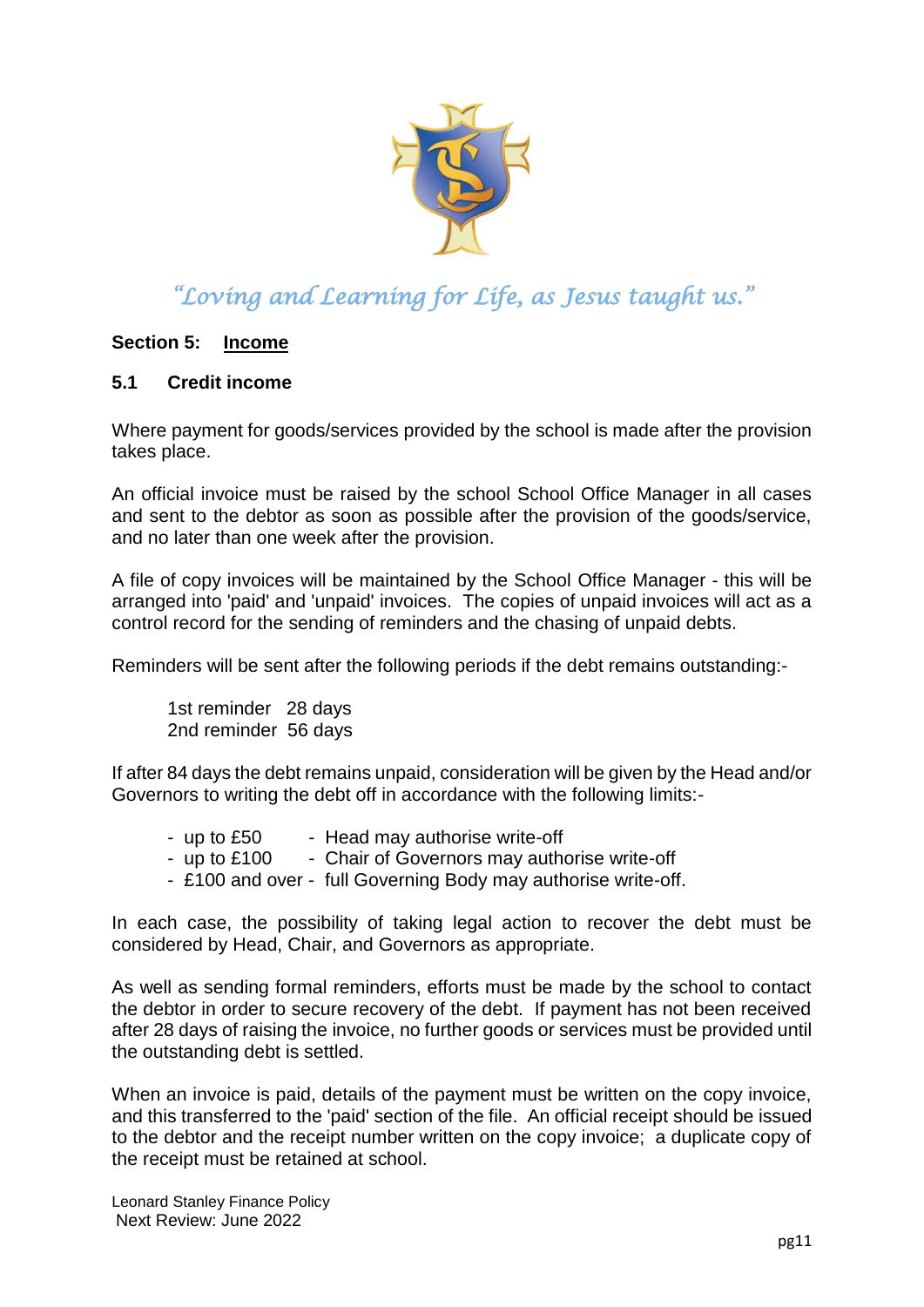

#### <span id="page-11-1"></span><span id="page-11-0"></span>**5.2 Banking**

From September 2020 parents will be expected to pay using the ParentPay method – whereby credits/debits are reconciled in the ParentPay package.

#### <span id="page-11-2"></span>**5.3 Charging policy**

The full Governing Body will set a charging policy to cover:-

- lettings
- school trips
- private photocopying

The charging policy will be reviewed annually by the Governing Body. Charges levied by the school will be in line with this policy.

#### <span id="page-11-3"></span>**5.4 Donations**

Donations from any sources must be acknowledged by the issue of an official receipt to the payer. All donations must be banked promptly and intact. We will actively encourage all donations to be by Bank Transfer in the first instance.

#### <span id="page-11-4"></span>**5.5 Official Capitation and School Fund income**

All income used to offset expenditure incurred on the capitation budget (e.g. lettings, photocopying,) must be paid into the official County Fund and coded to an appropriate income code. Monies received from any sales of school equipment must similarly be paid into the County Fund.

Donations may be paid into the County Fund or the School Fund dependent upon the wishes of the donor which must be ascertained beforehand.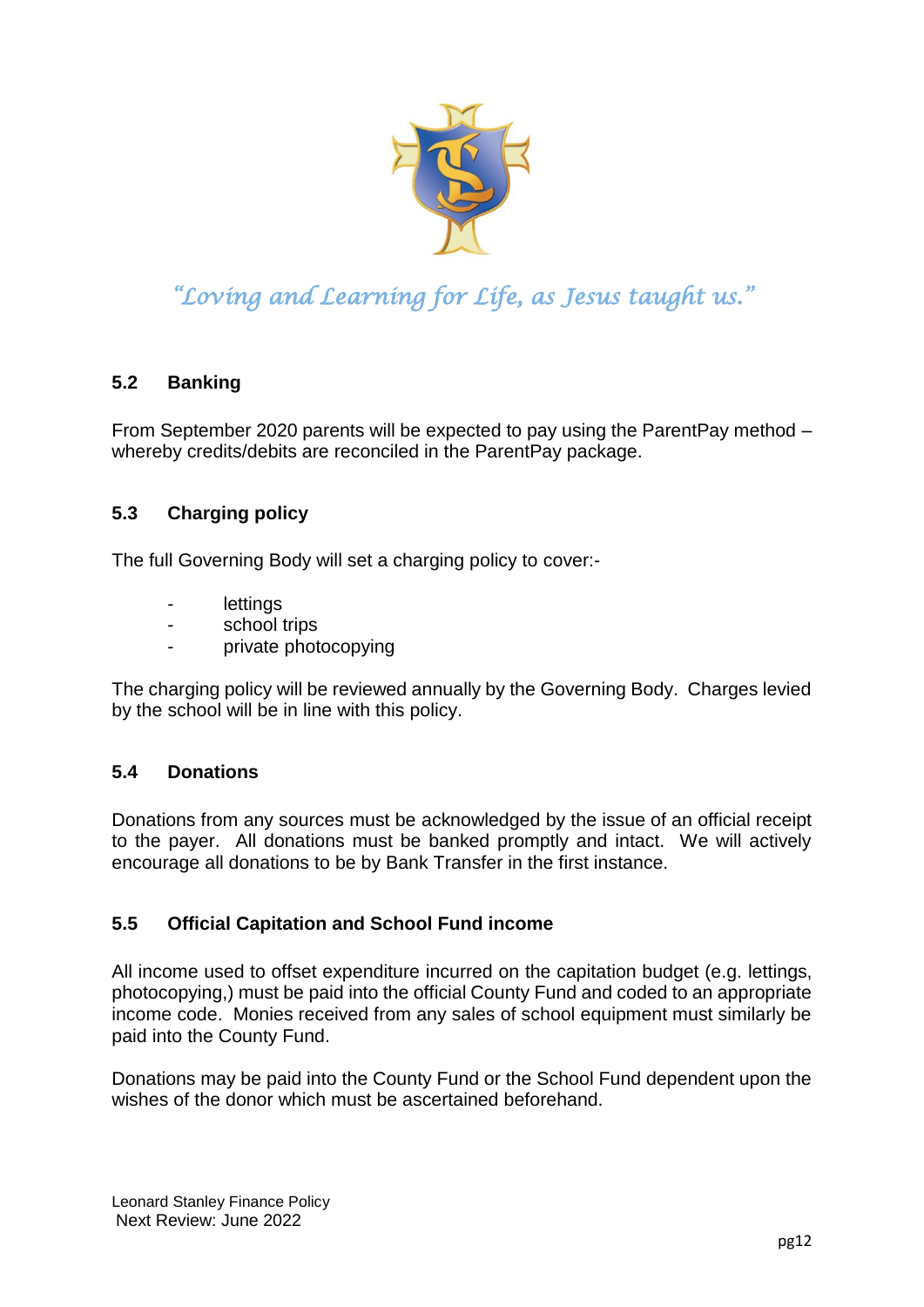

#### <span id="page-12-0"></span>**5.6 Cash received from pupils**

Cash received from pupils in class must be recorded by the class teacher. Cash collected must be handed over to the School Office Manager frequently. The School Office Manager will issue an official receipt for the income which will be handed to the class teacher who will retain it with the income record. This section will be irrelevant due to Parentpay – March 2020. Remove this section?

#### <span id="page-12-1"></span>**5.7 Security of receipt books and tickets**

All unused receipts and tickets to be used to acknowledge receipt of income, must be held securely in the school office.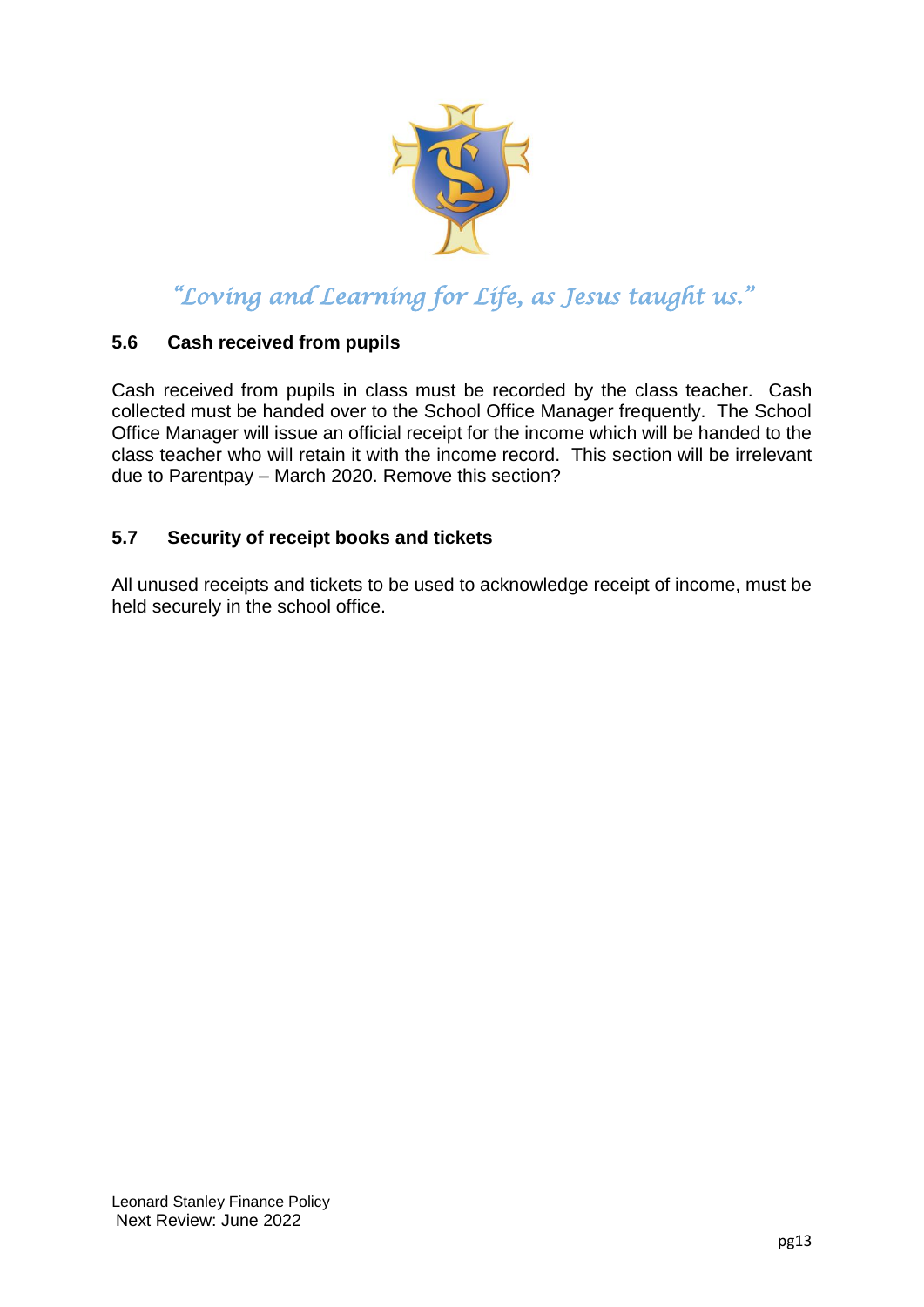

#### **Section 6: Purchasing**

#### <span id="page-13-0"></span>**6.1 Ordering**

School procedures for purchasing should ensure that purchases are as required and are for bone-fide purposes.

Orders should be processed by the school School Office Manager after initial approval by budget holders has been sought and given. The official order produced from the computer system must be signed by the budget holder before it is sent to the supplier. If an order has been placed over the telephone an official confirmatory order must be sent.

Official orders must not be used to procure goods for private purposes.

Official order stationery must be held in a secure location.

Copies of all official orders placed must be retained on file at the school by the School Office Manager.

When placing orders it is the responsibility of the initiator to ensure that Gloucestershire County Council Financial Regulations and Standing Orders are adhered to.

#### <span id="page-13-1"></span>**6.2 Quotations/tenders**

Financial Regulations - for orders for goods/services under £50,000:

- £1,000 £5,000 at least three prices to be examined and retained, these prices may be taken from suppliers' written or verbal quotations or catalogues/price lists.
- £5,001 £50,000 independent written evidence of at least three prices should be obtained and retained.

Independent written evidence means quotations provided on suppliers' headed notepaper.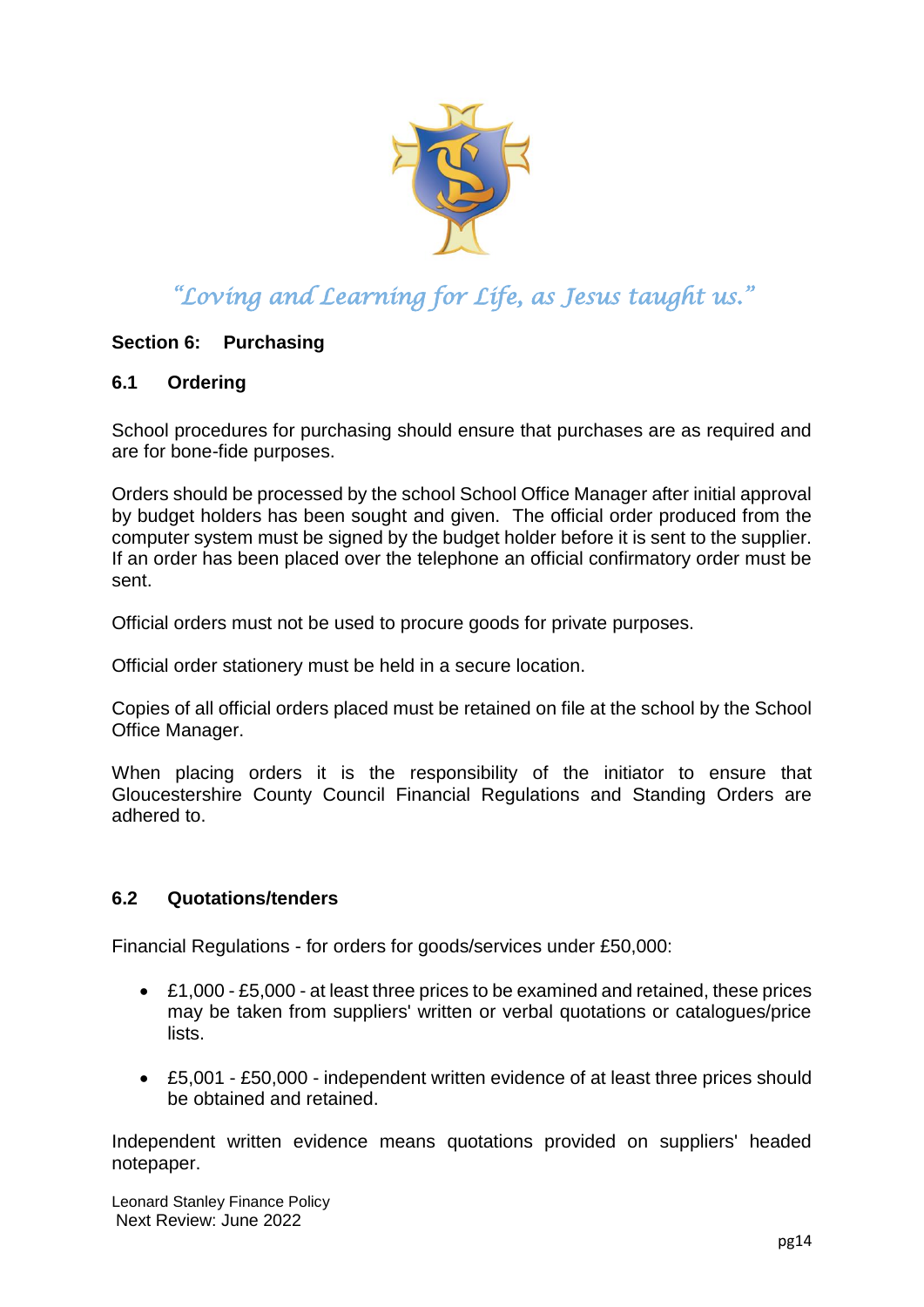

Standing Orders - for orders for goods/services over £50,000 – remove standing orders not relevant

Tenders should be invited in one of three ways, and in accordance with specific Standing Orders.

- from at least three contractors included on a standing list SO49; or where no standing list exists
- from at least three appropriate contractors SO.5O, or
- <span id="page-14-0"></span> by open competition by advertisement in local newspaper or appropriate journal - SO.51.

Does the above section on Tendering need to stay? Do we ever Tender?

#### **6.3 Governor involvement**

As well as ensuring that the above have been adhered to, it is the responsibility of the Head Teacher to ensure that Governors are consulted in the following circumstances:-

On purchasing decisions when the estimated cost of one item exceeds £1,000

Review of quotations obtained where estimated costs exceed £5,000.

Review of quotations when the lowest quote is not the most suitable or the prerequisite number of quotes could not be obtained. In such circumstances the Governors should formally authorise a waiver of the regulations, either prior to the purchase or retrospectively, if necessary.

#### <span id="page-14-1"></span>**6.4 Receipt of goods**

Once items ordered have been received, the School Office Manager must ensure that items delivered correspond to details contained in the delivery note. Upon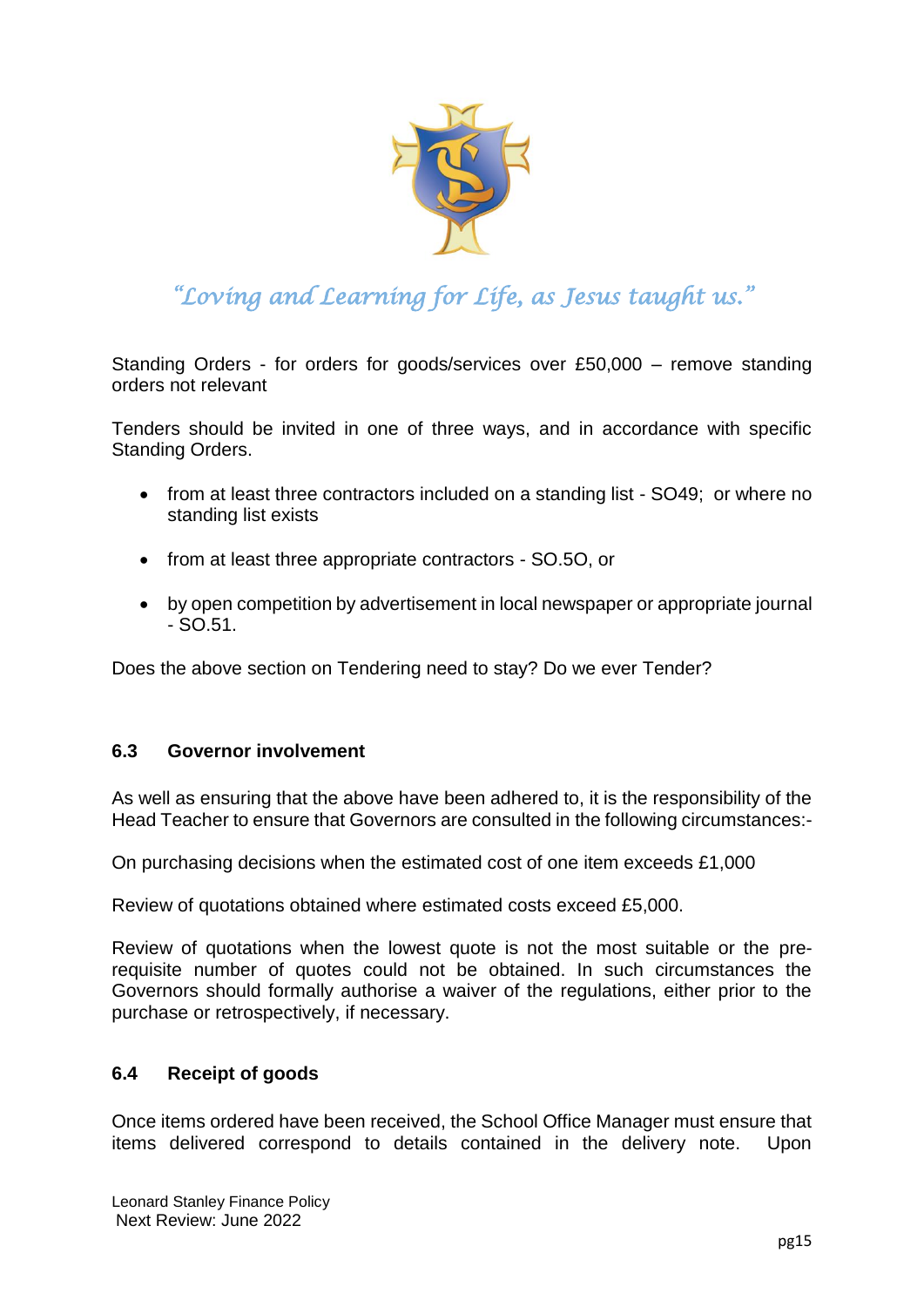

examination of goods the School Office Manager must ensure that both quality and quantity are appropriate.

#### <span id="page-15-0"></span>**6.5 Invoice check and authorisation**

Invoices received must be checked to both copy orders and delivery notes to ensure that invoices relate to goods ordered and delivered. Invoices should also be checked for arithmetical correctness. All invoices must be certified for payment by the Head Teacher before being passed for payment (or in the Head's absence, the Deputy Head).

Invoices passed for payment must be recorded promptly in the school's accounting system by the School Office Manager.

#### <span id="page-15-1"></span>**6.6 Petty Cash**

Will now only be used to purchase stamps.

All cheque books and bank authorisation card for internet banking held must be retained securely.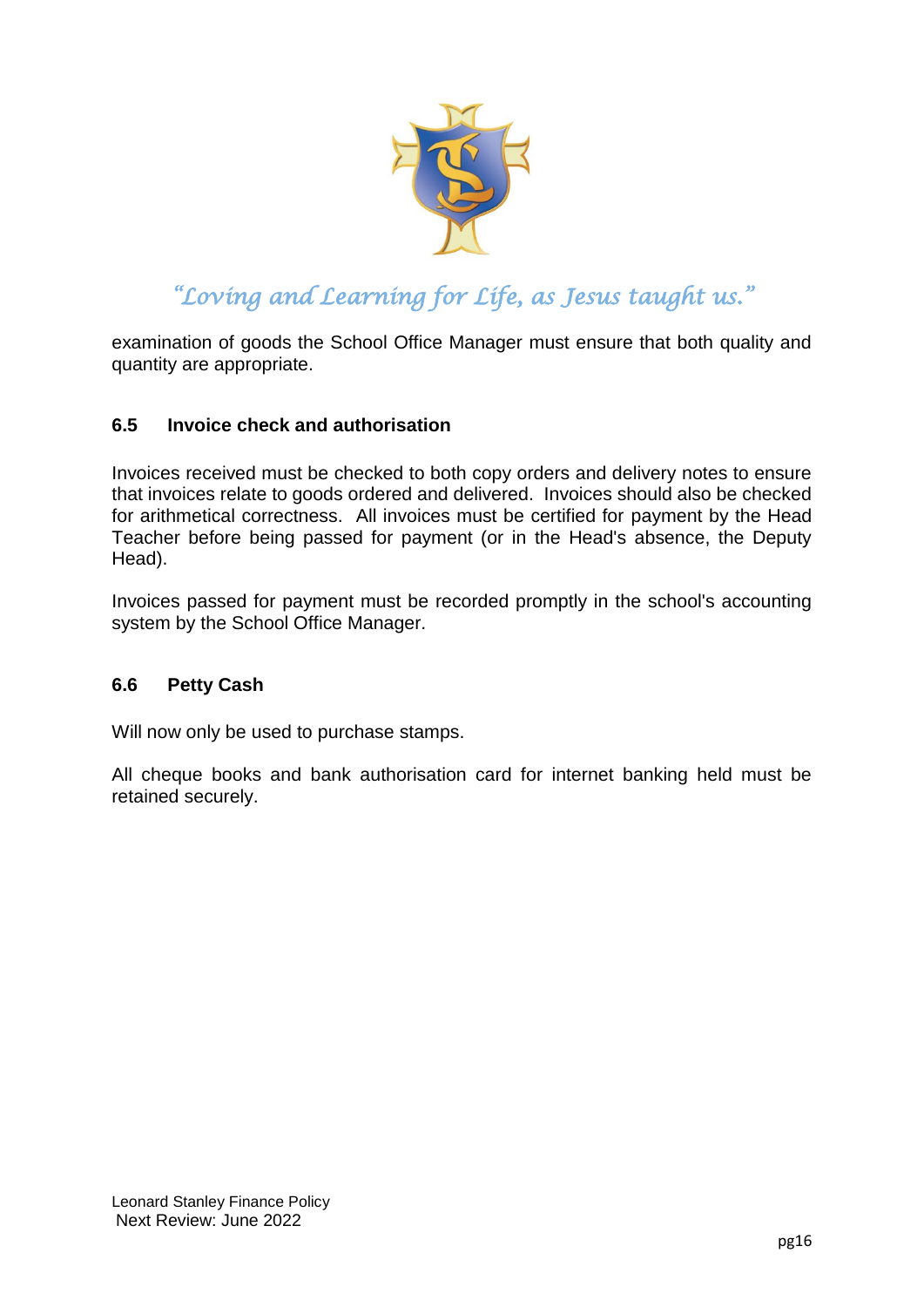<span id="page-16-0"></span>

#### **Section 7: Register of Pecuniary and Other Interests**

It is a requirement for all schools to maintain such a Register.

#### **7.1 Persons to be included:-**

- 1. All Governors
- 2. Head Teacher
- 3. All senior staff (e.g. Deputy Head, Assistant Heads, Heads of Departments, senior administrative staff e.g. School Office Manager)

#### <span id="page-16-1"></span>**7.2 Interests to be recorded**

The basic principle to be followed is that any interest should be recorded which could be seen to improperly influence any decisions taken, pecuniary or otherwise, regarding the operation of the school.

Examples of such improper influence might be:-

- to purchase goods or materials from a company in which a Governor/senior member of staff has a financial interest without going through the correct procedures re. obtaining competitive prices;
- promoting member of staff who has close personal relationship (spouse, partner, son, daughter etc.) with Governor/senior member of staff, without going through correct procedures re. recruitment and selection.

There can never be a definitive, comprehensive list of the interests which should be recorded, but the following is intended to give some guidance:

- having a financial, or other, interest in an organisation which could feasibly be in a position to supply goods/services to the school e.g.

- building contractors
- plumbing contractors
- electrical contractors
- audio/visual goods suppliers (e.g. T.V.s, video recorders, hi-fi etc.)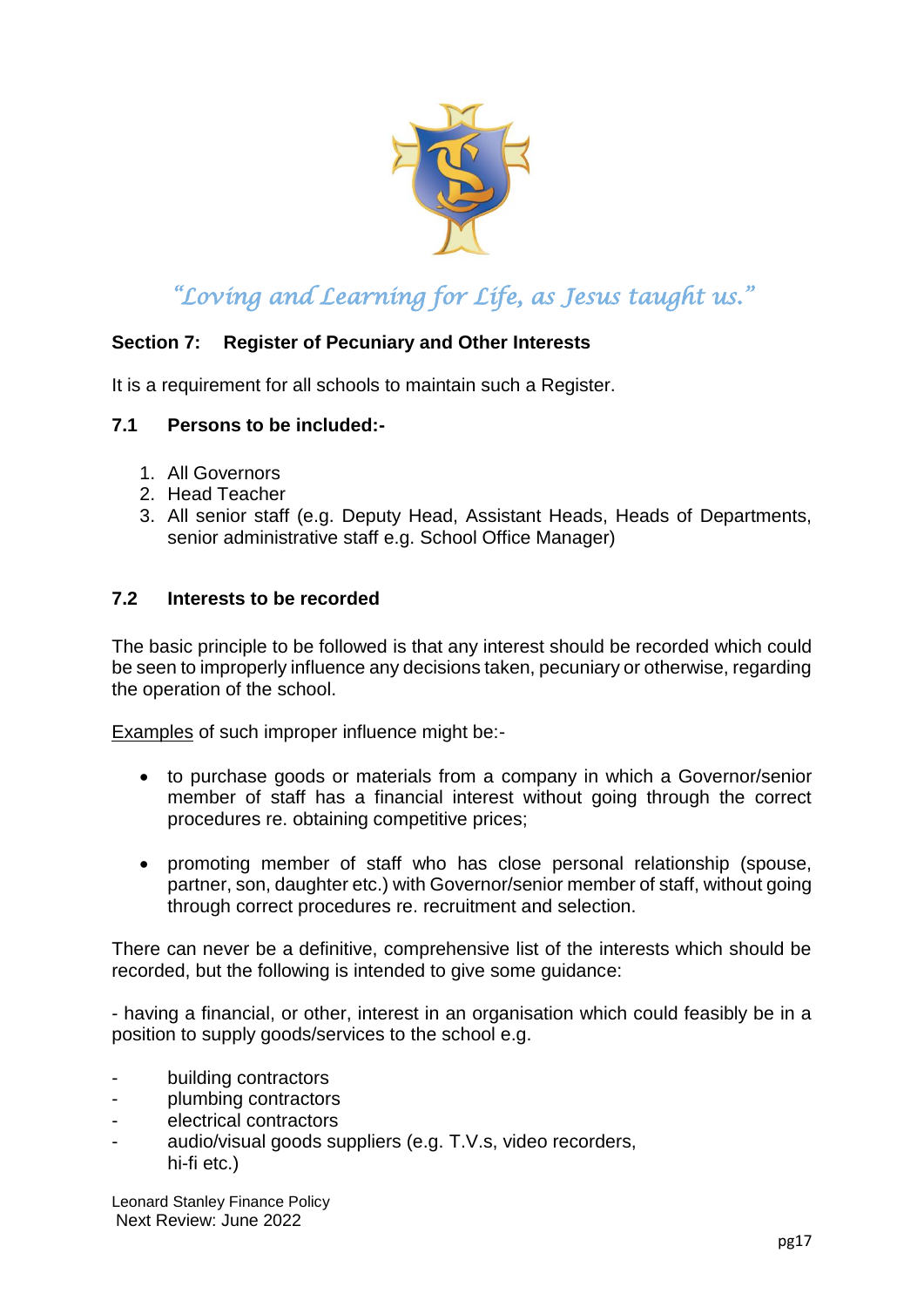

- repair/maintenance of equipment (electrical and other)
- suppliers of computer hardware and software
- suppliers of stationery
- suppliers of educational equipment (e.g. P.E. equipment)
- suppliers of furniture, fittings, carpets, curtains etc.
- decorating contractors
- catering contractors
- suppliers of provisions
- suppliers of clothing
- suppliers of building materials
- suppliers of catering equipment
- suppliers of fuel
- suppliers of vehicles
- suppliers of books
- grounds maintenance contractors
- gardening contractors
- suppliers of grounds/garden maintenance equipment
- suppliers of plants, trees, seeds etc.
- suppliers of heating equipment
- suppliers of lighting equipment
- suppliers of musical instruments
- suppliers of insurance
- consultants (e.g. legal, financial, training, property)
- suppliers of security services and supplies
- suppliers of art materials
- suppliers of telecommunications equipment
- suppliers of photographic equipment
- transport contractors (e.g. coaches, taxis etc.)
- holiday/travel operators
- suppliers of supply teaching cover
- suppliers of peripatetic teaching
- suppliers of banking services
- suppliers of workshops etc. (e.g. drama, music)
- the interest in the above 'supplying organisations' may, for example, be:-
- as a director
- as an employee
- as a major shareholder
- as a major investor
- as a major debtor/creditor